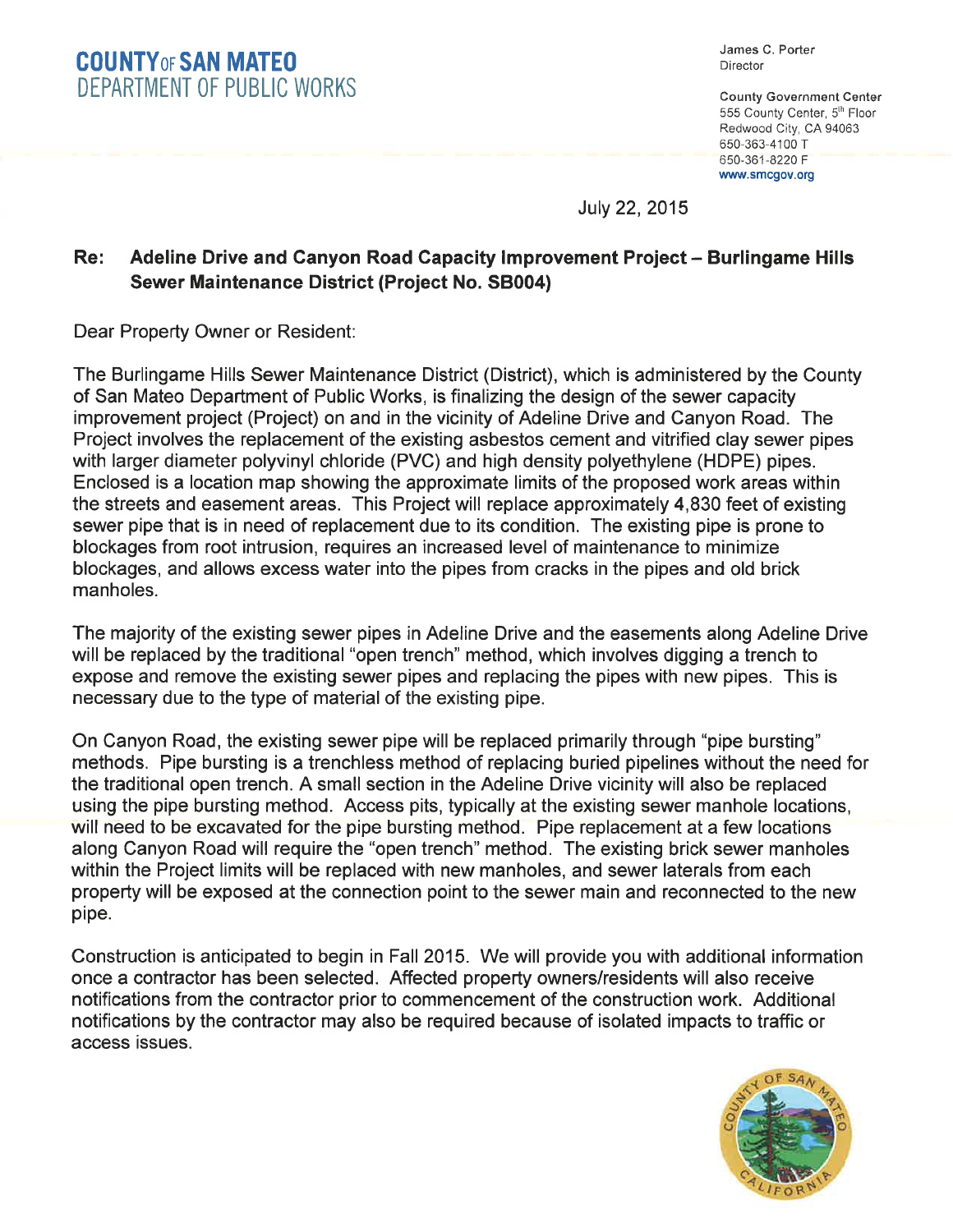## Re: Adeline Drive and Canyon Road Capacity Improvement Project - Burlingame Hills Sewer Maintenance District (Project No. 38004)

July 22,2015

# Page 2

lf you are considering making improvements to your sanitary sewer lateral, please complete any improvements prior to construction of this project, or if you would like to consider having sewer lateral work performed in conjunction with this project, you may want to contact our contractor for a price quote once he/she is selected. A sewer lateral in good condition generally does not require service. lf your lateral has required service regularly, you may want to investigate the cause and, if appropriate, consider sewer lateral improvements. The County's Ordinance Code specifies that the property owner is responsible for installing, maintaining, and repairing the sewer lateral from the property structure to and into the District's sewer main (see attached San Mateo County Sewer lnformation Guide). The property owner is responsible for financing any work on private laterals, hiring a contractor and/or coordinating with the contractor, obtaining all required permits, and coordinating with the project construction manager (if work is performed at the same time as the Project). More information regarding the contractor and project construction manager for this Project will be provided after the contractor has been selected. Please be advised that a Sewer lnspection Permit (SlP) is required for any sewer lateral work. A SIP costs \$300.00 and must be obtained from the County of San Mateo Department of Public Works at 555 County Center, 5<sup>th</sup> Floor, Redwood City. Please contact District staff at 650-363-4100 with any questions regarding SlPs.

Please note that you must also obtain an encroachment permit from the County of San Mateo Department of Public Works' Permit Section (650-363-1852) if your contractor is working in the road right-of-way, such as replacing your sanitary sewer cleanout at the property line or the lateral from the property line cleanout to the District main. There is a fee for encroachment permit applications.

This letter is also to inform property owners that trees, landscaping or permanent structures (i.e. retaining walls, decks, fences, sheds, etc.) within sewer easements that may be affected will be removed as necessary to facilitate construction of the Project. You will have the opportunity to remove and relocate the existing landscaping or structures to elsewhere on your property prior to the commencement of construction. Should you choose to not remove the landscaping or structures yourself, the contractor awarded the contract for the Project will be directed to remove and dispose of the landscaping or facilities. The contractor will reinstall/replace any standard (wood or chain link) fences if removed for access. However, the District will not be responsible for the replacement of any trees, landscaping or decorative structures removed by the District's contractor. Please contact District staff for information specific to your property if you are uncertain whether your landscaping or permanent structures would be impacted.

Every effort will be made to minimize any inconvenience the Project may cause. However, we believe that there will be some disturbances to the residents, and we thank you in advance for your patience and cooperation.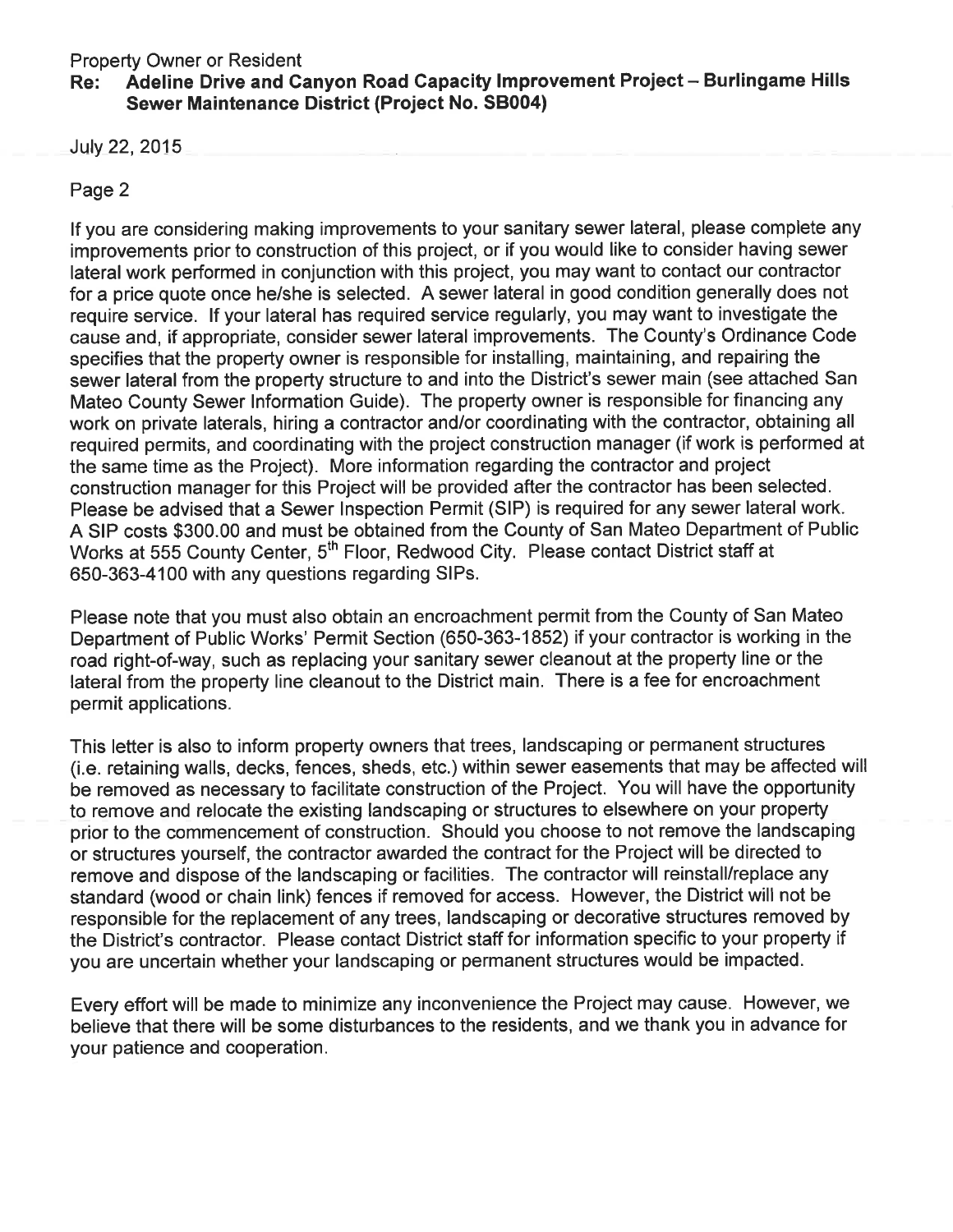Property Owner or Resident

## Re: Adeline Drive and Canyon Road Capacity Improvement Project - Burlingame Hills Sewer Maintenance District (Project No. 58004)

July 22,2015

Page 3

lf you have any questions or concerns, please contact Kristen Lau, Edelzar Garcia, or Mark Chow, of my staff, at 650-363-4100. They can also be reached via email at:

> klau@smcqov.orq egarcia@smcgov.org mchow@smcqov.orq

> > Very truly yours,

James C. Porter **Pirector of Public Works** 

JCP:AMS:MC:EVG:KL:sdd

F:\Users\admin\P&S\BHSMD\2015\AdelineCanyon PO Letter 201507.docx G:\Users\utility\sewers\Districts\Burlingame Hills SMD\Projects- District\Adeline and Canyon Sewer Improvement\Docs\Owner\AdelineCanyon PO Letter 201507 docx

- Encl. Location Map San Mateo County Sewer Information Guide
- cc: Mr. Syed Murtuza, Director of Public Works, City of Burlingame 501 Primrose Road, Burlingame, CA 94010-3997 Mr. Steve Epstein, Burlingame Hills lmprovement Association President (Electronic Copy)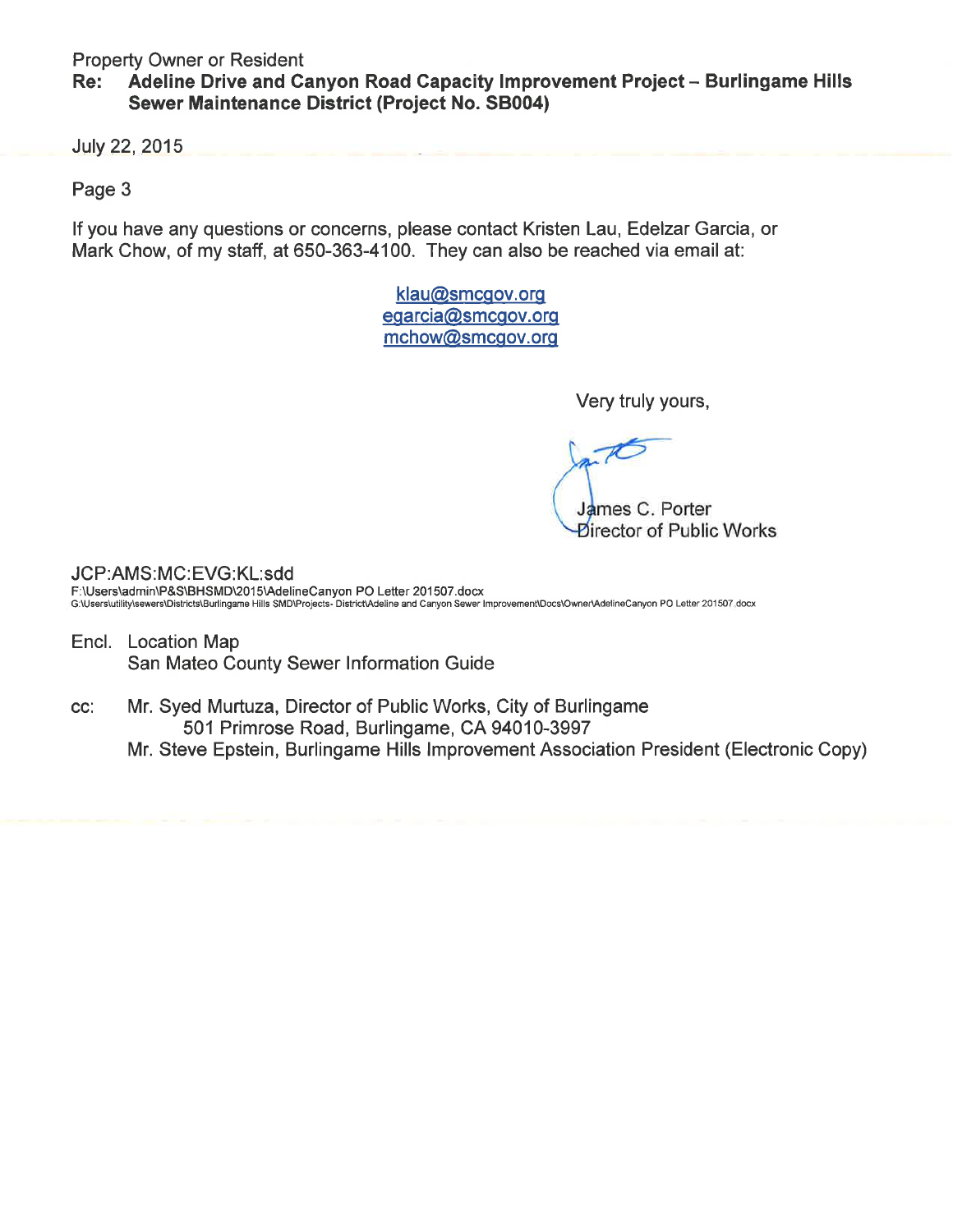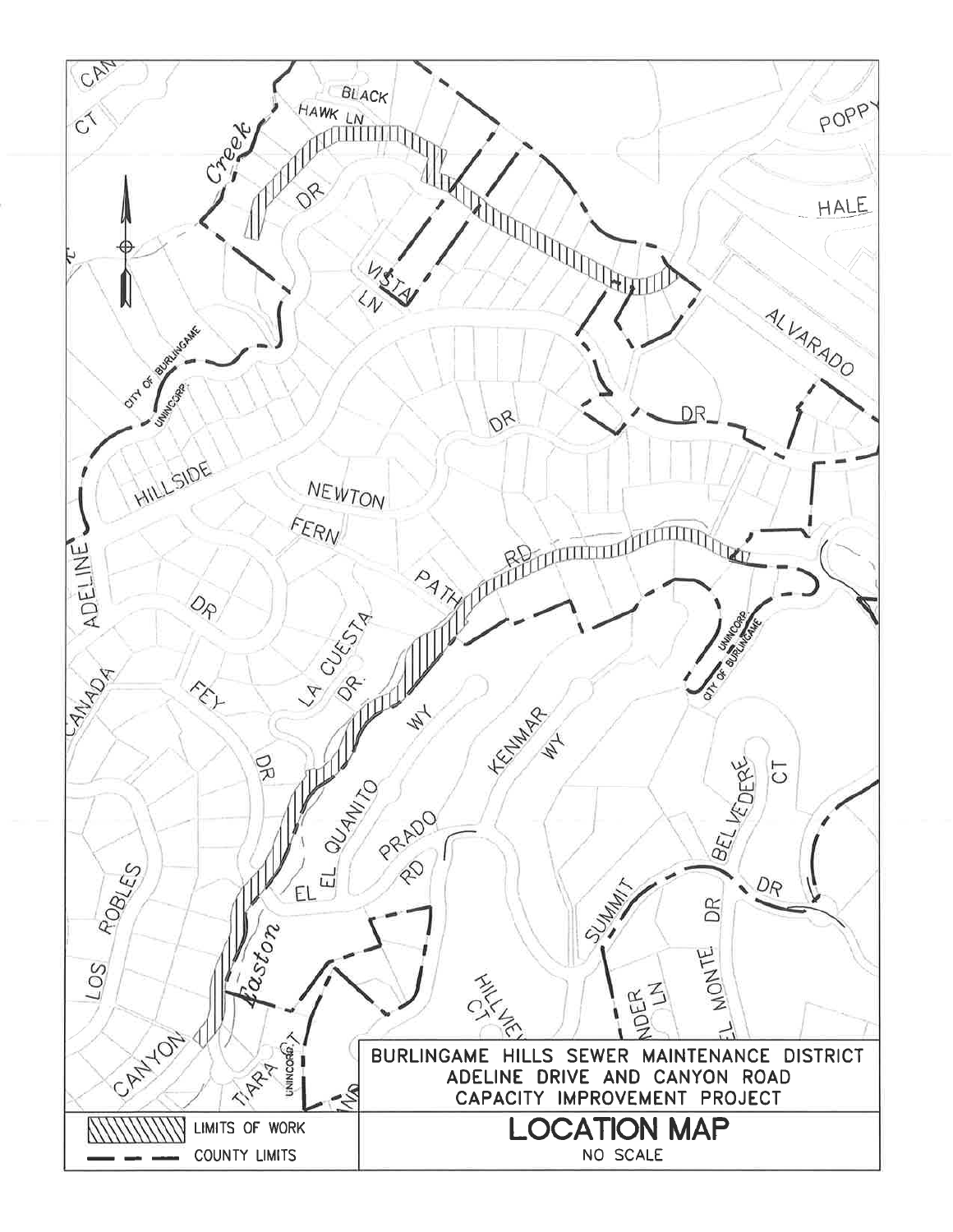# SAN MATEO COUNTY SEWER INFORMATION GUIDE



## What is a sanitary sewer?

A sanitary sewer is a system of pipes normally located in the street or an easement that are solely designed to transport sewage to the treatment plant. The County of San Mateo Public Works Department maintains the sanitary sewer pipes, also called sewer mains, within the 10 sewer districts that are operated by the County.

## What is a sewer lateral?

The sewer line that carries wastewater from the sanitary fixtures and floor drains inside your home or business to the District's sewer main is called a sewer lateral. The property owner is responsible for maintaining the sewer lateral from the property structure to and into the District's sewer main. Occasionally the sewer lateral becomes blocked and the sewage cannot flow to the sewer main. This is what is commonly called a back up.

## What causes sewer backups?

Some of the most common causes of sewer backups are:

- . Buildup of grease, debris or foreign objects in the sewer lateral or District sewer main.
- . Partial or complete blockage caused by tree root intrusion into sewer pipes.
- . Sewer line collapse caused by old and deteriorated sewer pipes.
- . Excess water entering the sewer system either from illegal pipe connections or inflow of rainwater during wet weather seasons.

#### How can backups be prevented?

The best way to protect against backups is through regular cleaning and maintenance of sewer pipes. Here are a few tips that will help:

. Roots: Don't plant trees or large shrubs near sewer lines. Roots grow toward breaks and cracks in search of a water source. lf roots get inside the pipe, they form root balls that clog the

The diagram to the left depicts a typical sewer configuration. The sewer lateral carries sewage from the house to the mainline. lf a blockage occurs due to root intrusion for instance, sewage will begin to backup until it reaches the lowest outlet. ln this case, sewage will backup into the house before overflowing from the next upstream manhole. A backflow prevention device installed on the lateral will prevent the backup from entering the house.

line. Products are available which chemically treat the roots to reduce the problem.

- . Grease: Dispose of grease and fats with your trash - don't put them down the drain! Grease collects and hardens inside the pipes and forms a plug.
- . lllegal plumbing connections: Don't connect backyard drains, sump pumps and other drainage systems to the sanitary sewer. lt's illegal and debris and silt will clog your line. Consult a plumber to undo any illegal connections.

#### Do I need a backflow prevention device?

lf the elevation of the shower drain, bathtub drain or toilet, for instance, is lower than the elevation of the next upstream manhole cover of the public sewer, then you need a sewer backflow prevention device. A backflow prevention device can be installed on your sewer lateral to reduce the likelihood of sewage entering your home or